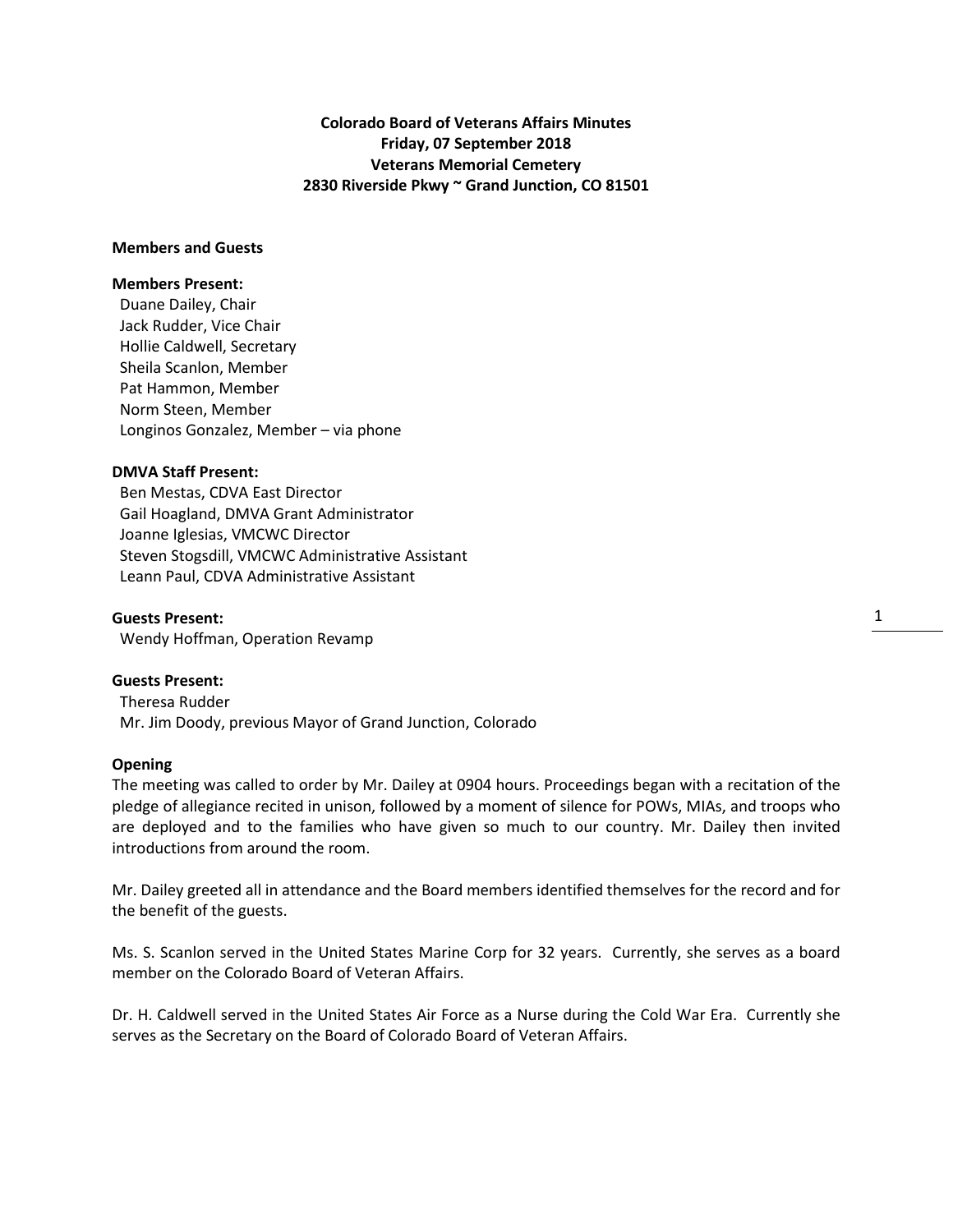Mr. N. Steen served 32 years in the United States Army mostly in the National Guard. He now serves as Teller County, Colorado, Commissioner and as a board member on the Board of Colorado Board of Veteran Affairs.

Ms. P. Hammon served six years in the United States Army as a Nurse during Vietnam. Currently, she is a County Veteran Service Officer for Eagle County, Colorado and is a board member on the Board of Colorado Board of Veteran Affairs.

Mr. J. Rudder served in the Air Force specializing in Electronics. He is current a Veteran County Service Officer for Rio Grande County, Colorado and serves as the Vice Chair on the Board of Colorado Board of Veteran Affairs.

Mr. D. Dailey served as an Army Medic during Vietnam. Currently, he is a Veteran County Service Officer for Grand County, Colorado and serves as the Chair on the Board of Colorado Board of Veteran Affairs.

Mr. L. Gonzalez served 20 years in the United States Air Force as an Intelligence Officer. He completed two deployments to the Middle East. One deployment was to Saudi Arabia and the other one to Iraq. He has also completed a deployment to Latin America where he did intelligence in Intelligence, Surveillance, and Reconnaissance (ISR) and Counter Drug work. He taught 3 years of college Reserve Officers' Training Corps (ROTC) and was a middle school teacher before becoming elected as El Paso County, Colorado County Commissioner and serves as a board member for the Board of Colorado Board of Veteran Affairs.

## **Approval of Minutes**

Mr. D. Dailey confirmed that the Board members present had an opportunity to review over the meeting minutes from Friday, August 3<sup>rd</sup>, 2018. He asked if there were any additions or corrections.

Mr. Dailey entertained the Motion for Approval. Ms. P. Hammon moved and Dr. H. Caldwell seconded the motion. The Board in unison agreed with "I". The minutes were approved and submitted.

## **Board Member Comments**

Dr. H. Caldwell expressed her deepest appreciation to the board while she attended the board meetings for the past few months in distance while she was taking care of a personal situation.

Ms. S. Scanlon spoke about Ms. Jaclyn Murrietta (State Service Office from Colorado Division of Veteran Affairs in Denver, Colorado) and a group from United Veterans Community of Colorado taking a tour of the new Rocky Mountain Regional Veterans Administration Medical Center (RMRVAMC). It was discovered that there was a lack of privacy for women who were in process of getting mammograms in the women's health center. Ms. J. Murrietta went back after the RMRVAMC said they had made corrections to the order of the procedure. Another concern that Ms. S. Scanlon spoke about was the lack of display of women veterans in the RMRVAMC. More focus was devoted to male Veterans. RMRVAMC has agreed that was a concern and are in the process of correcting the concern. Ms. S. Scanlon praised Ms. J. Murrietta on her work and is glad that there is an employee in this role for these concerns.

Ms. P. Hammon expressed her happiness for the increase of funds so that she is able to hire a new parttime assistant. Her new assistant was enlisted prior in the United States Navy.

Ms. P. Hammon spoke about the new OneSource it is currently under construction. The Advisor Committee for OneSource is currently working diligently with partnerships and sponsorships. The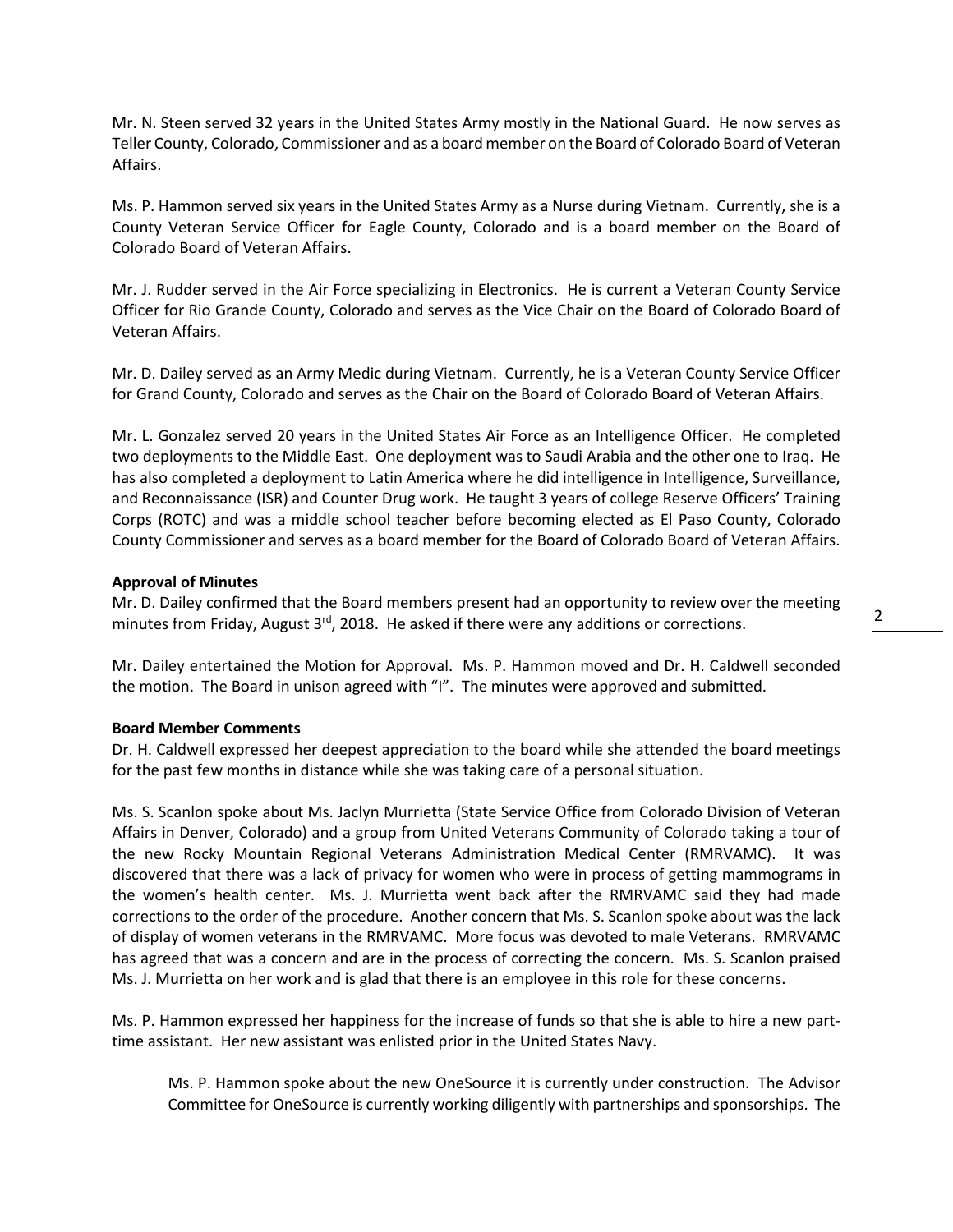plan for OneSource is to be open in January 2019 with a soft open in April and fully be operating by May during Armed Forces week. A job announcement for a Facilities Manager has already been posted on the State of Colorado's website. So far great progress has been made. Veterans Administration (VA) has agreed to renting out an office area towards the back of the building for Social Workers to aid in the help of homeless veterans. Though that will not be the main focused of the OneSource building due to many Veterans not wanting to do anything with the VA but OneSource is happy to have the VA available should Veterans want to take apart of their services.

Ms. P. Hammon reported Project Healing Waters in Eagle County has become official. The first trip was planned three weeks ago; however, the waters were too hot and the fish were stressed out. The new plan is for the up and coming week to have two trips planned. Ms. P. Hammon was very impressed with Project Healing Waters and have them a part of Eagle County, Colorado.

Ms. P. Hammon stated that she has been a part of five World War II funeral services. She appreciates the Honor Guard who comes up from Buckley Air Force Base (Aurora, Colorado) and Ft. Carson (El Paso County, Colorado) to be a part of these services.

Ms. P. Hammon praised Grand Junction Veterans Health Care System (GJVHCS). She reported that Woman Veterans Program Manager, Ms. Pamela Schultz's, is making efforts for a better change. Woman Veterans have their own waiting room and soon to be own entrance / exit door for privacy concerns.

Ms. P. Hammon gave an invite to the  $1<sup>st</sup>$  anniversary at Jesse Buckius / Casey Owens Veterans Resource Center on Saturday, November 10, 2018 from 1600hrs – 2000hrs. Food, speakers and entertainment will be provided as well as a guest speaker will be presenting from the Medal of Honor Museum in Pueblo, Colorado.

Mr. N. Steen thanked the committee and chair for his excused absence last month.

Mr. N. Steen attended the Veterans Rally for Prisoners of War (POW) / Missing in Action (MIA) Recognition Ride on Saturday, August 18<sup>th</sup>, 2018 in Cripple Creek, Colorado. The ride celebrated its  $31<sup>st</sup>$  anniversary this August 2018. Over 3,000 motorcycles participated in the event.

Mr. N. Steen also attend and spoke at Lance Corporal Eric V. Dickson's memorial unveiling dedication to Vietnam Veterans on Saturday, August 25<sup>th</sup>, 2018, at Woodland Park's Memorial Park in Teller County, Colorado. Over 500 attendees attended this ceremony.

Mr. N. Steen sets time aside to learn about new resources in his county for veterans. He spoke about Senior Veterans, Inc. Senior Veterans, Inc. is a Colorado based 501c3 charity that helps senior veterans and widows during their greatest need. More services are available through Senior Veterans, Inc.

Mr. N. Steen announced that he will be traveling to Washington D. C. on September 24-27, 2018, for Veteran and tax issues for the Pikes Peak Regions.

Mr. N. Steen announced Military Retiree / Spouse Information Day on Saturday, September 15th at 0800 – 1200hrs., at The Club (Building 1013) at Peterson Air Force Base. The event will offer community / base information tables, medical wellness checks and light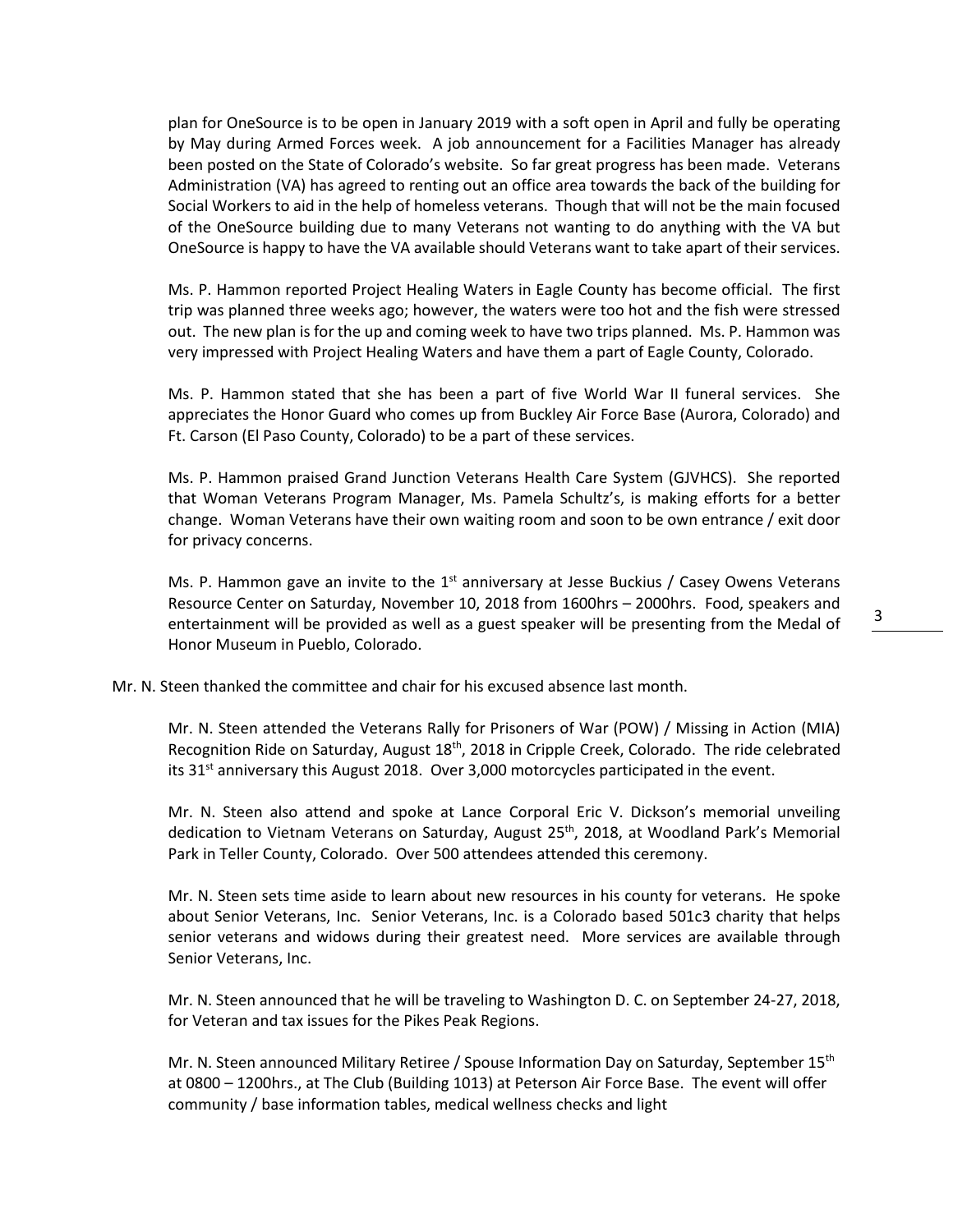refreshments. Scheduled briefings include information on the Pikes Peak National Cemetery, potential budget / legislative impacts, Federal Long-Term Care Insurance and the impact of legalization of marijuana on retirees.

Mr. N. Steen is currently working with the VA Community Based Outpatient Clinic (CBOC) to improve access to the Internet for telehealth services for Veterans.

Mr. N. Steen attended a memorial service of a World War II Veteran in Woodland Park.

Mr. J. Rudder reported that his office has been steady, up until recently. Harvest and hunting season are now active which will slow down his office. Due to the weather conditions, harvesting came early this season. Mr. J. Rudder suggest to go to the Blue Mesa Reservoir to see how the weather conditions has effect his area. Blue Mesa is the largest and deepest reservoir in the State of Colorado and it is now dry. He also stated that the Rio Grande River is nearly dry.

Mr. J. Rudder stated that when he first became a CVSO he had one woman Veteran that he help get services for and several women Veterans years later. He has now had more women Veterans stepping forward needing services. He is happy to help them and glad that they are finding his office.

Mr. D. Dailey reported multiple fires in Grand and Summit Counties, Colorado. Three Veterans were effect by these fires leaving them homeless.

Mr. D. Dailey stated that he has been to the new RMRVAMC ribbon cutting ceremony. It is a great facility but it does have some room for improvements. One area of concern is their phone system. Letters were sent out by RMRVAMC with new phone numbers but unfortunately the phone numbers do not work and Veterans had to rely back on the old phone numbers to be able to get an operator.

Mr. D. Dailey spoke of the enjoyment of having a Woman's focused State Veteran Service Officer. He enjoys the idea that this position can bring more women Veterans to gain our services.

Mr. D. Dailey gave an invite to Grand County's  $7<sup>th</sup>$  Annual Constitution Week 2018, September 17 – 22, 2018. Each day will be a new scholarly speaker, seven total during the week.

Mr. L. Gonzalez reported he attended El Paso County Medal of Honor ceremony on Monday, May 28<sup>th</sup>, 2018. Three names were inscribed into the memorial.

Mr. L. Gonzalez is anticipating interments to begin at Pikes Peak Veterans Cemetery by November 2018. Interments will begin this year but the official opening will not be until 2019.

## C**ommunity Presentations**

Veterans Memorial Cemetery of Western Colorado in Grand Junction, Colorado

Ms. J. Iglesias and her staff was first acknowledged by Mr. D. Dailey for their hospitality of the Board meeting accommodations. Ms. J. Iglesias first introduced to the Board, Mr. Jim Doody who was the former Grand Junction Mayor. Ms. J. Iglesias has worked with him on previous projects.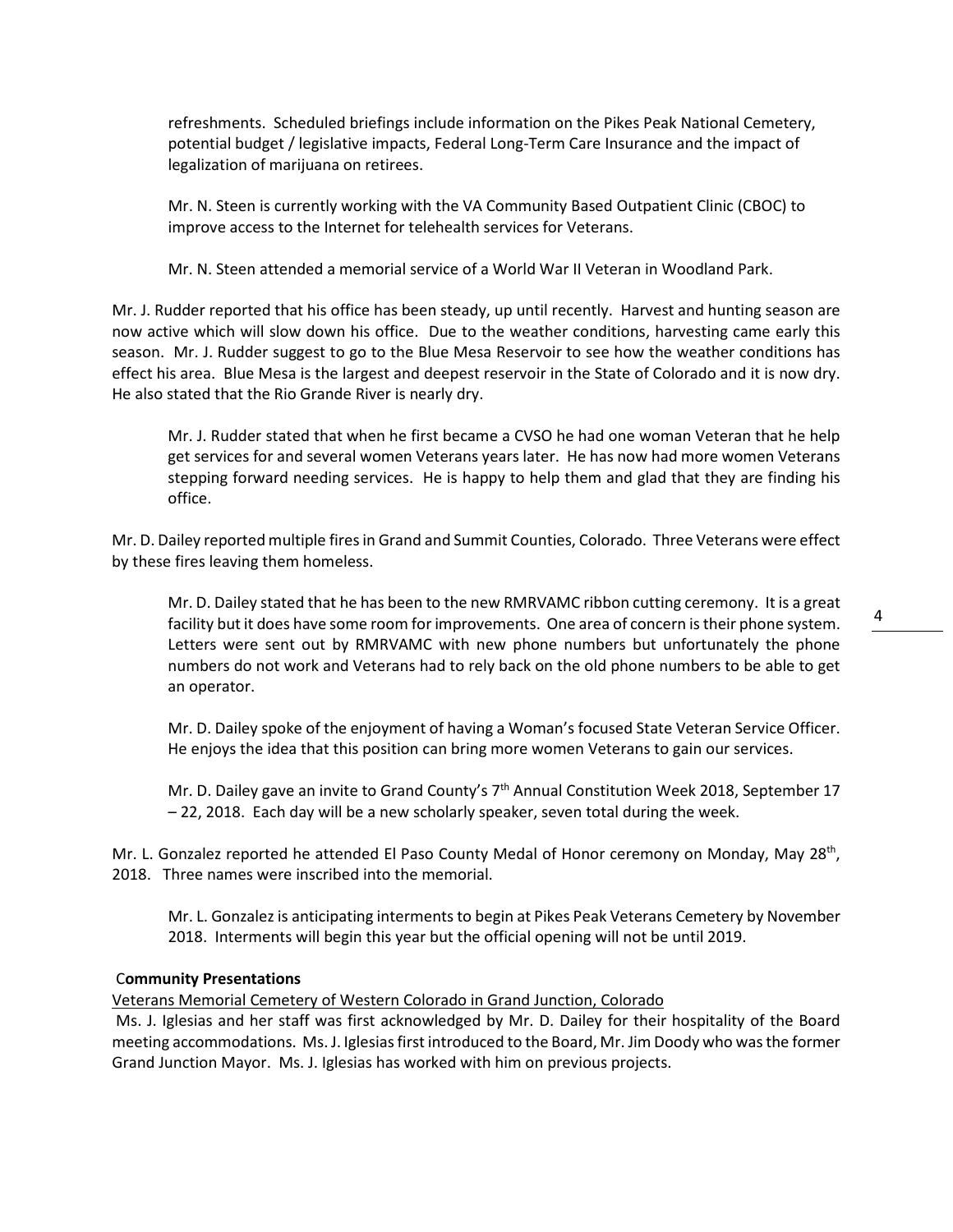Ms. J. Iglesias read a letter she had composed of the appreciation of unspent Veterans Trust Fund monies for the various maintenance concerns of the cemetery.

Ms. J. Iglesias submitted in capital construction request for \$2.6million for eight new columbaria's (1,344 niches). The columbaria niches are filling up quickly and more is needed to continue with future demands.

Ms. J. Iglesias reported local Boy Scouts have completed their Eagle Scout project awards with preventive maintenance of the corrosion and paint peeling on the iron work around the cemetery.

Ms. J. Iglesias reported a partnership with Saluting Branches. Saluting Branches will be providing much needed services to the cemeteries trees for various reason. She is grateful for their donation of resources and services.

Ms. J. Iglesias reported concerns with the lifting and shifting of the sidewalks, potentially resulting in tripping hazards. Currently, she is in the process of gaining quotes for repairs to this concern.

Ms. J. Iglesias reported that the Regional Center to the west of the cemetery is in the process of closing its doors. It will be at least two more years before the remaining clients are moved off site; however, concerns lie with whom will be purchasing this State of Colorado owned land. She had the same concerns with the land to the east, when Colorado University wanted to build student housing, but the project did not continue.

Ms. J. Iglesias reported that National Cemetery Administration will be conducting a triennial review of the cemetery in 2019. To best prepare for this audit they are using the previous audit to make sure they are with-in full compliance to achieve Shrine Status which is the highest rating a cemetery can receive.

Ms. J. Iglesias made mention about the success of several events to include:

\*On Thursday, March 29th, 2018, National Vietnam War Veterans Day was celebrated at Western Slope Vietnam War Memorial Park in Fruita, Colorado. This event was well attended and will be held every year on March 29<sup>th</sup>.

\*Memorial Day ceremony was well attended with over 1,700 attendees. Parking unfortunately is always an issue and our newly acquired gold cart will assist in shuttling.

\*Quarterly Military Honors have been a big success. The cemetery honored 109 Veterans during eight military honors services. The next Quarterly Military Honors will take place on Monday, October  $1<sup>st</sup>$ , 2018 at 10:00hrs.

\*First annual Saluting Branches day will be on Wednesday, September 19, 2018.

\*Has had success with the community with pre-planning for burial's.

Ms. J. Iglesias provided an updated on the upsetting practices of Sunset Mesa Funeral Home located in Montrose, Colorado. Sunset Mesa Funeral Home owner (Megan Hess) was conducting body broker services of the deceased. There are a few interred Veterans in the cemetery who have been received from Sunset Mesa Funeral Home; however, with the active investigation of the Federal Bureau of Investigations (FBI), families have not made any decisions regarding their loved ones. Ms. J. Iglesias is currently working on a few options for grieving families needing answers when they are ready to know more.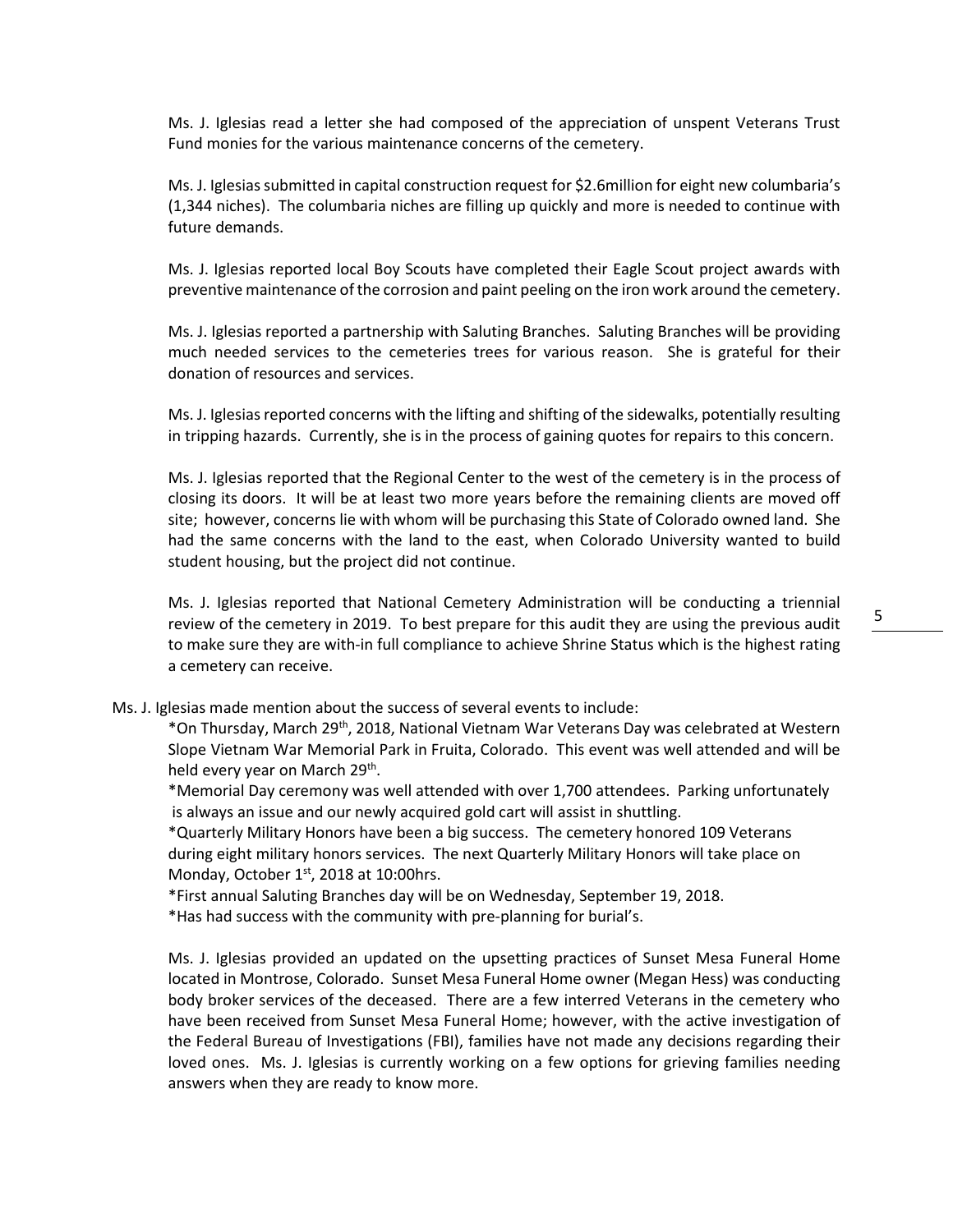As of Friday, September  $7<sup>th</sup>$ , 2018, the cemetery has been open for sixteen years. They have interred 2,989 Veterans, 1,161 spouses and 12 dependents for a total of 4,162 interments.

### Operation Revamp

Ms. Gail Hoagland introduced Wendy Hoffman with Operation Revamp. Operation Revamp is located at 307 South  $12<sup>th</sup>$  Street, Grand Junction, Colorado 81501. Ms. W. Hoffman gave a presentation on Operation Revamp who is a Veterans Assistance Grant recipient. Their mission is to:

- \*Create opportunities for a variety of healing activities for Veterans, military family members and others suffering from trauma related mental injuries.
- \*Raise awareness of psychological scarring and Traumatic Brain Injuries and benefits of artistic practices in healing.
- \*Provide art related opportunities to aid in healing of mental health issues through personal exploration and skill building.
- \*Provide resources for those suffering from the hidden wounds of trauma and partner with other agencies and non-profits.
- \*Establish functional creative art studios, galleries and museums for use of veterans, military families and other suffering from trauma related mental health issues.

Operation Revamp's Veterans Assistance Grant money received has been applied to multiple areas to include: art services, alternative heating, emergency services, food, gas, housing, transportation and Veterans Art Center. This has resulted in an increase in health and well-being for both the Veteran and their family, housing stability, mental health support, job stability, access to health care and a decrease in the need for food, gas and other various urgent needs.

#### **Recess**

The Board here recessed from 10:51hrs to 1101hrs.

### **Action Item: Strategic Plan**

A motion was proposed for the Committee Strategic Plan to be tabled for next meeting, based upon Colorado's Sunshine Law compliance concerns. This was proposed by Mr. D. Dailey and second by Ms. P. Hammon. All were in favor.

#### **Reports**

Mr. D. Dailey read reports from Mr. M. Hunt and Mr. W. Robinson:

Mr. M. Hunt reported on the Capital Complex group to include trash receptacles will be replaced with rigid liners and match what the City of Denver has along the Colfax Regional Transportation District (RTD) stop. Funds will be added to a monthly pest control contract to address the rodents that are now under the trees and statues. Mr. Bob Toll with City of Denver Parks / Rangers, provided some basic cost for additional enforcement that will be put into the budget. As well, areas of the grass will be sectioned off so that grass can continue to grow and survive but that will have to come with the support of enforcement.

Mr. W. Robinson reported in Lincoln Park (on the block immediately west of the State Capital) a tall obelisk Veterans Monument with a light on top that was dedicated to Colorado Veterans in 1990. The light is not functioning and with the funds appropriated to the maintenance he would like to have the light operating again by Veterans Day 2018. Another concern was reported about Fitzsimons Living Center (Community Living Center also known as CLC) has resulted in the Administrator resigning (this last Administrator marks the  $7<sup>th</sup>$  Administrator in five years). It has been reported that frustration over a perceived lack of timely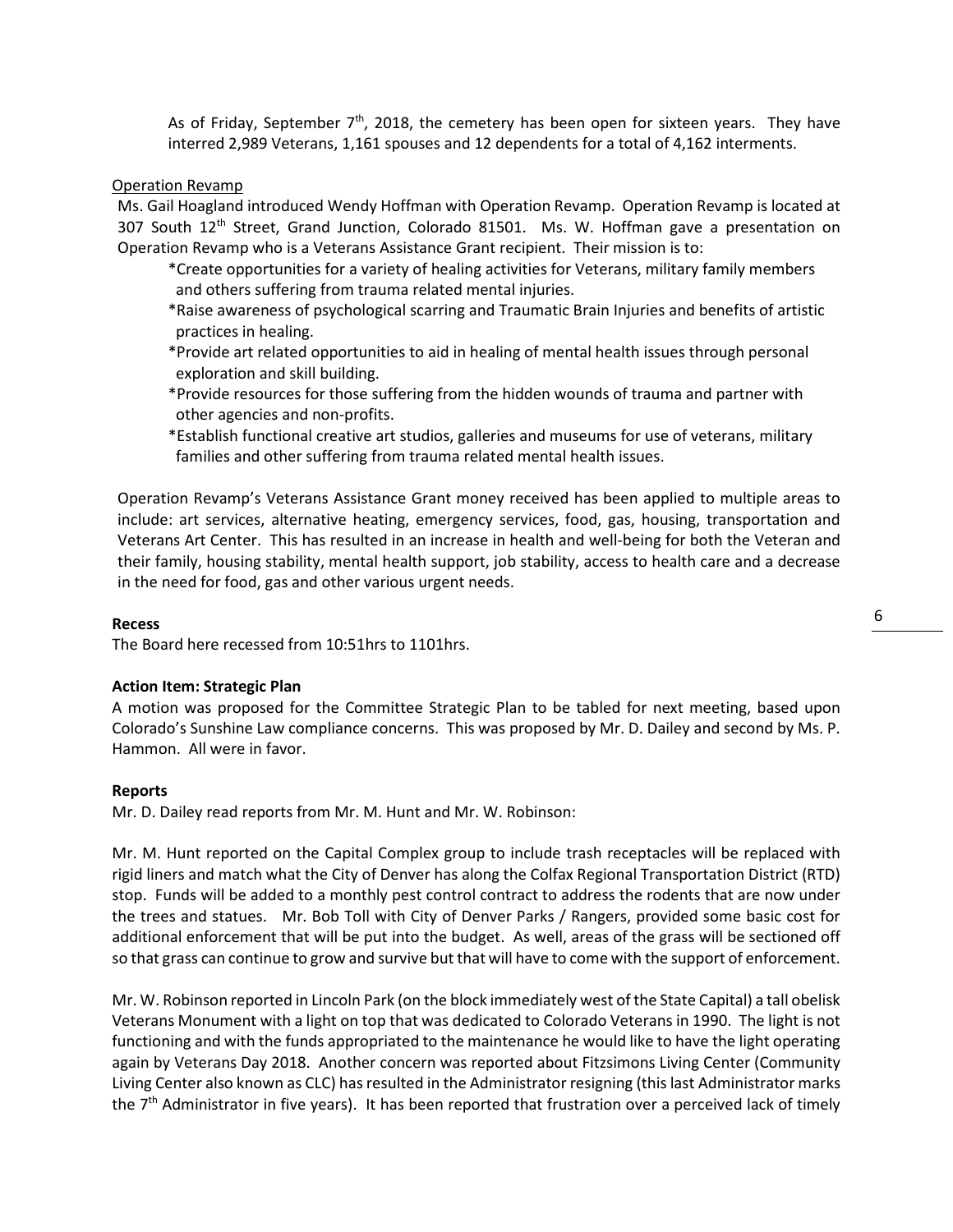support from Colorado Department of Health Services, Human Relations Office and numerous other issues.

The Board has expressed their concerns with Fitzsimons Living Center. A motion was proposed by Ms. P. Hammon to have Mr. N. Steen, Mr. R. Mestas and Mr. W. Robinson meet to draft a letter about the concerns at Fitzsimons Living Center to include Human Resources, posting of employment positions, the employees moral, etc. The finished letter would have Mr. D. Dailey's signature representing the Colorado Board of Veteran Affairs. A copy would be sent to the The Adjutant General (TAG) office. This motion was second by Ms. S. Scanlon and the Board was all in favor with a unison "I".

Mr. R. Mestas first reported information about the upcoming Stand Downs. Though some of the upcoming Stand Downs had secured dates, times and locations the others were yet to be determined. Mr. R. Mestas will be preparing to work on the Governor's Report with in the near future. He informed the Board that the Western Director will be named before the next meeting. The State Veteran Service Officers will be going out in the month of September to the County offices to conduct training. Mr. R. Mestas stated that Ms. H. Hudson will be retiring on Friday, September 28, 2018 and all is welcome to attend her party. Due to Ms. H. Hudson's retirement, he has been in the process of hiring new employees to help in the Administrative Assistant support of the office. The Paris Project is still in the pre-planning stages. The Paris Project is a program that will remove Veterans from Medicaid services and place them on VA benefits.

Ms. G. Hoagland reported she has composed a Best Practice Team for all trust fund grantees. This was part of the Board's strategic plan. Ms. G. Hoagland explained her process of having two emails to help with the distinction of Grant Fund request reimbursements and other assignments of her job. She stated that this was very efficient for her.

### **New Business**

No new business was discussed.

### **Upcoming Meetings**

|                     | Friday, 05OCT2018Greeley / Weld County                                                   |
|---------------------|------------------------------------------------------------------------------------------|
|                     | Wednesday, 07NOV2018Aurora (Wings Over the Rockies event)                                |
|                     | Friday, 07DEC2018Veterans Administrative Regional Office in Lakewood, Colorado           |
|                     | Friday, 04JAN2019Fitzsimons SVCLC in Denver, Colorado                                    |
|                     |                                                                                          |
|                     | Friday, 01MAR2019Golden Veterans Administration Health Clinic in Golden, Colorado        |
|                     | Friday, 05APR2019Aurora Chamber of Commerce in Aurora, Colorado                          |
|                     | Friday, 03MAY2019Boulder / Grand / Summit County ~ Mr. D. Dailey will provide location   |
|                     | Friday, 07JUN2019Westcliffe (Election of Officers) ~ Ms. P. Hammon will provide location |
| July 2019NO Meeting |                                                                                          |
|                     | Friday, 02AUG2019Veterans Memorial Cemetery in Grand Junction, Colorado (Focus on        |
|                     | OneSource)                                                                               |

A motion was proposed by Mr. D. Dailey to approve these venues for future meetings. Ms. P. Hammon moved and Mr. J. Rudder second the motion.

### **Adjournment**

7